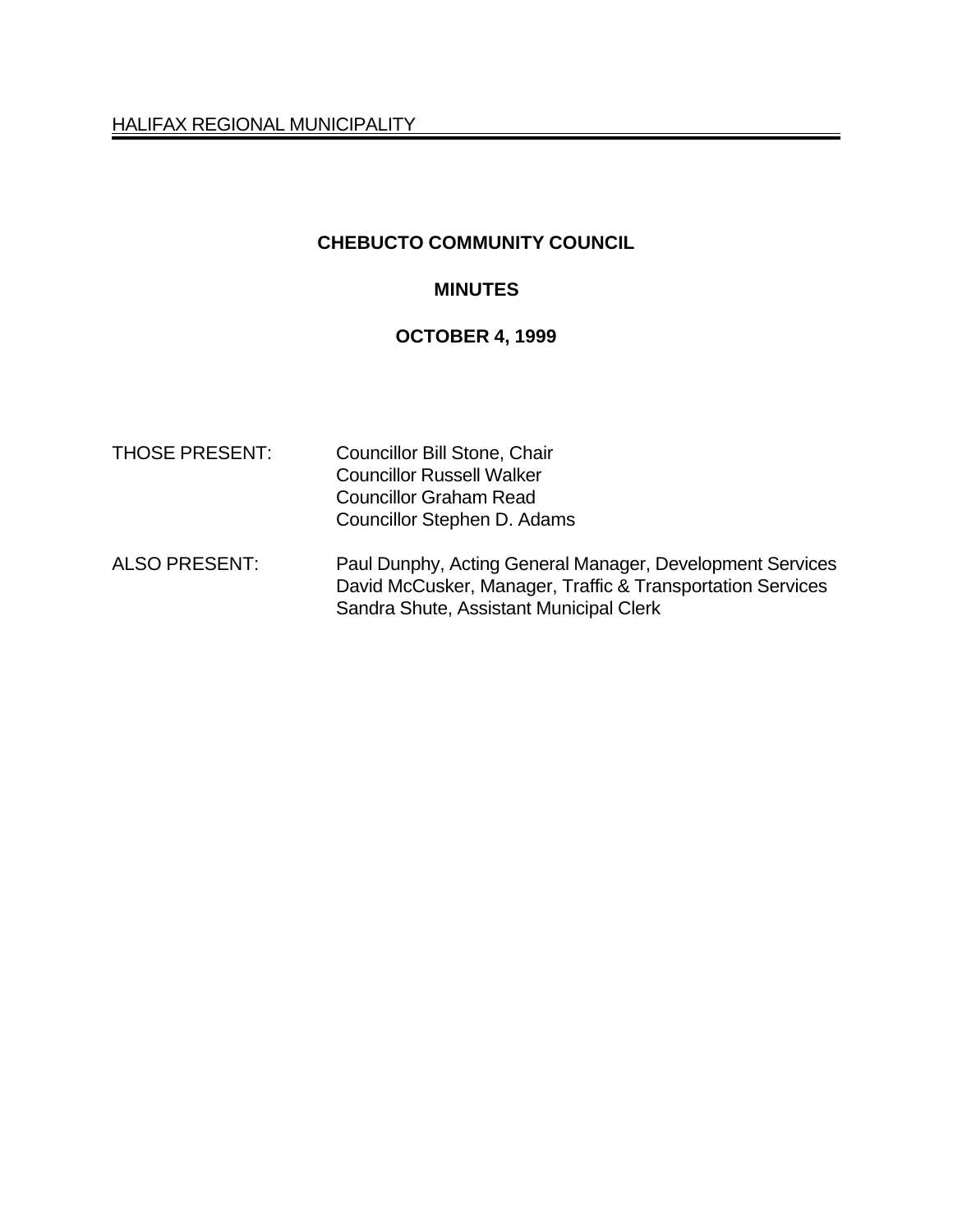#### **TABLE OF CONTENTS**

| 1.  |                                                                                                                                                                                                                                                                                                                                                                                                                                                                                                                                               |  |  |
|-----|-----------------------------------------------------------------------------------------------------------------------------------------------------------------------------------------------------------------------------------------------------------------------------------------------------------------------------------------------------------------------------------------------------------------------------------------------------------------------------------------------------------------------------------------------|--|--|
| 2.  |                                                                                                                                                                                                                                                                                                                                                                                                                                                                                                                                               |  |  |
| 3.  | Approval of the Order of Business and Approval of Additions and Deletions  4                                                                                                                                                                                                                                                                                                                                                                                                                                                                  |  |  |
| 4.  | <b>Business Arising From the Minutes</b>                                                                                                                                                                                                                                                                                                                                                                                                                                                                                                      |  |  |
|     | 4.1<br><b>Status Sheet Items</b><br>4.1.1<br>4.1.2 RCMP/Halifax Regional Police Responsibility  4<br>4.1.3 Extension of Water to Herring Cove - Next Steps in Process  4<br>4.1.4 Feasibility of Community Transit - Sambro/Harrietsfield Area  4<br>Dumping - Harrietsfield and Williamswood and Gate  5<br>4.1.5<br>4.1.6<br>4.1.7<br>Protection of Parks in Community Council Area by way of<br>4.1.8<br>Hamshaw Drive Concerns - June/99 - Outstanding Issues  5<br>4.1.9<br>4.1.10 Traffic and Safety Issues - Kearney Lake Road Area  6 |  |  |
| 5.  |                                                                                                                                                                                                                                                                                                                                                                                                                                                                                                                                               |  |  |
| 6.  |                                                                                                                                                                                                                                                                                                                                                                                                                                                                                                                                               |  |  |
| 7.  | <b>Consideration of Deferred Business</b>                                                                                                                                                                                                                                                                                                                                                                                                                                                                                                     |  |  |
|     | Appointment to Halifax County/Halifax Mainland Watershed<br>7.1                                                                                                                                                                                                                                                                                                                                                                                                                                                                               |  |  |
| 8.  |                                                                                                                                                                                                                                                                                                                                                                                                                                                                                                                                               |  |  |
| 9.  |                                                                                                                                                                                                                                                                                                                                                                                                                                                                                                                                               |  |  |
| 10. | <b>Reports</b>                                                                                                                                                                                                                                                                                                                                                                                                                                                                                                                                |  |  |

10.1 Case 00169 - Ashburn Golf Course - Stage II Development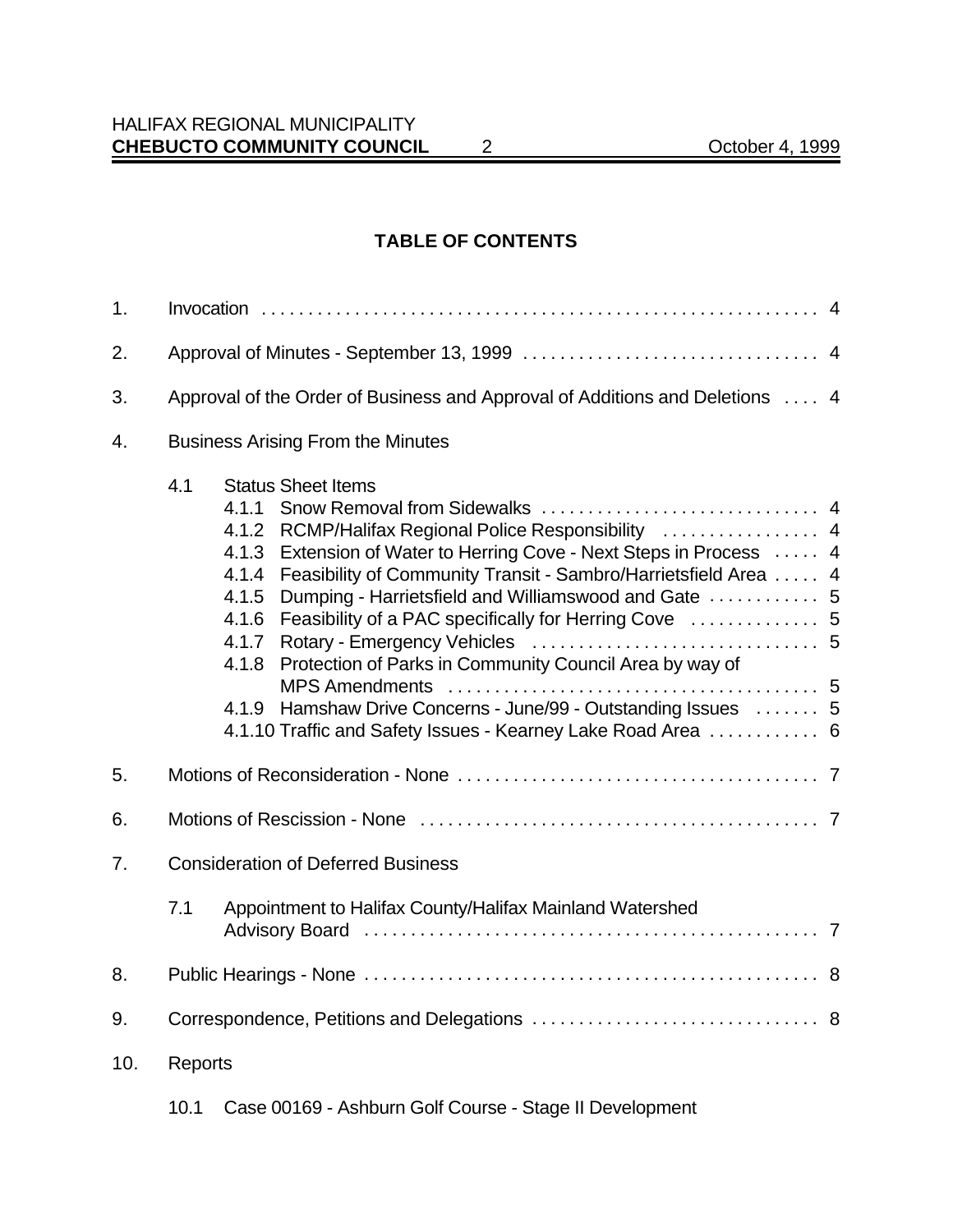| 11. |                    |                                                                                                                                 |
|-----|--------------------|---------------------------------------------------------------------------------------------------------------------------------|
| 12. | <b>Added Items</b> |                                                                                                                                 |
|     | 12.1               | First Reading and Setting of Public Hearing Date for Case 00174<br>- Billboards - Additional Interim Amendments to the Land Use |
|     | 12.2<br>12.3       |                                                                                                                                 |
| 13. |                    |                                                                                                                                 |
| 14. |                    |                                                                                                                                 |
| 15. |                    |                                                                                                                                 |
| 16. |                    |                                                                                                                                 |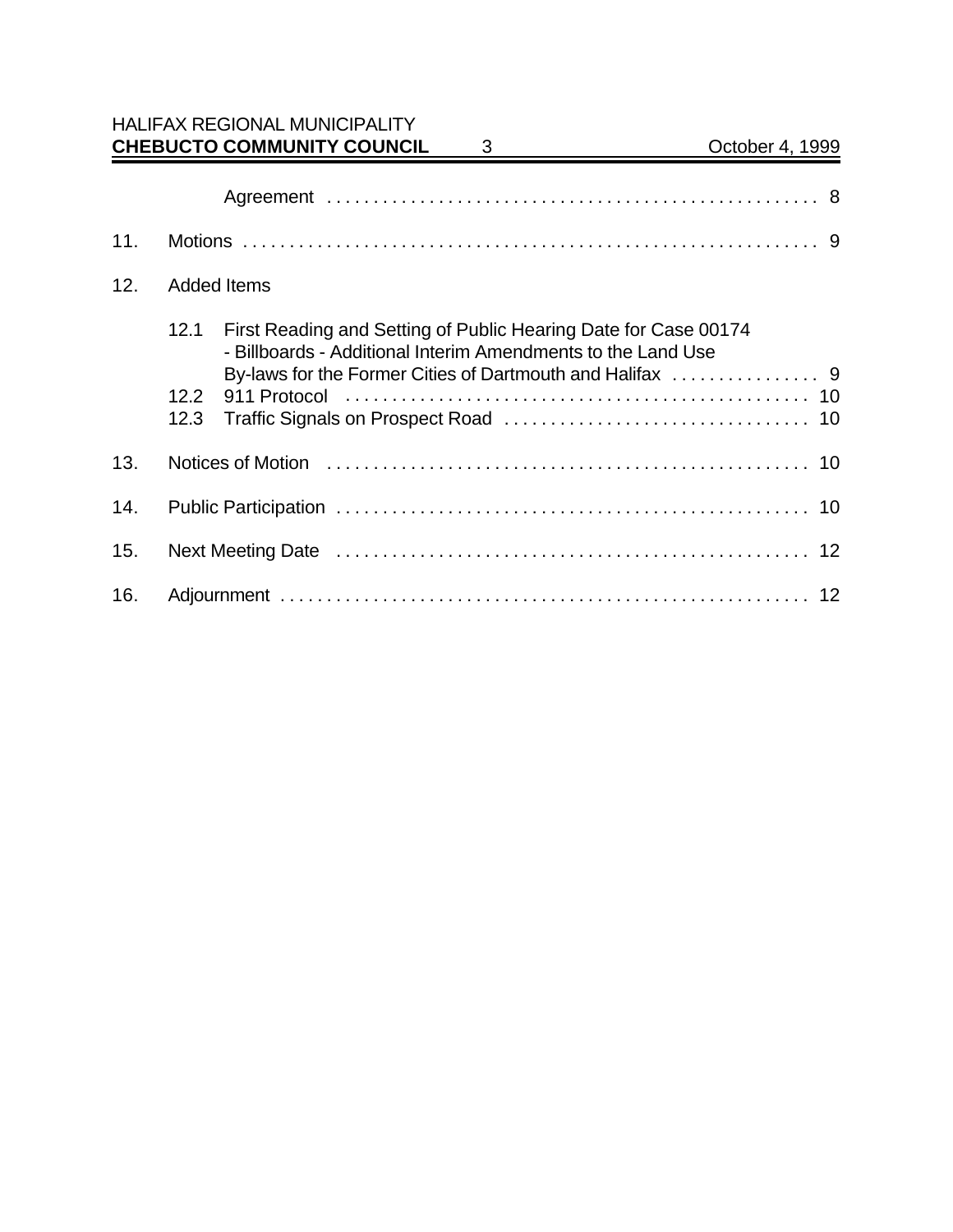### 1. **INVOCATION**

The meeting was called to order at 7:00 p.m. with an Invocation at 2750 Dutch Village Road, Halifax.

### 2. **APPROVAL OF MINUTES**

**MOVED by Councillors Walker and Adams to approve the Minutes of meeting held on September 13, 1999 as circulated. MOTION PUT AND PASSED.**

### 3. **APPROVAL OF THE ORDER OF BUSINESS AND APPROVAL OF ADDITIONS AND DELETIONS**

Added Items: First Reading and Setting of Public Hearing Date for Case 00174 - Billboards - Additional Interim Amendments to the Land Use By-laws for the Former Cities of Dartmouth and Halifax

> Councillor Adams: 911 Protocol Traffic Signals - Prospect Road

**MOVED by Councillors Read and Walker to approve the Order of Business as amended. MOTION PUT AND PASSED.**

## 4. **BUSINESS ARISING OUT OF THE MINUTES**

#### **4.1 Status Sheet Items**

4.1.1 Snow Removal from Sidewalks - No additional information.

#### 4.1.2 RCMP/Halifax Regional Police Responsibility

Councillor Adams stated that this is now in the hands of Regional Council and the Police Commission and he requested that it be deleted from the Status Sheet. Community Council members agreed.

4.1.3 Extension of Water to Herring Cove - No additional information.

#### 4.1.4 Feasibility of Community Transit - Sambro/Harrietsfield Area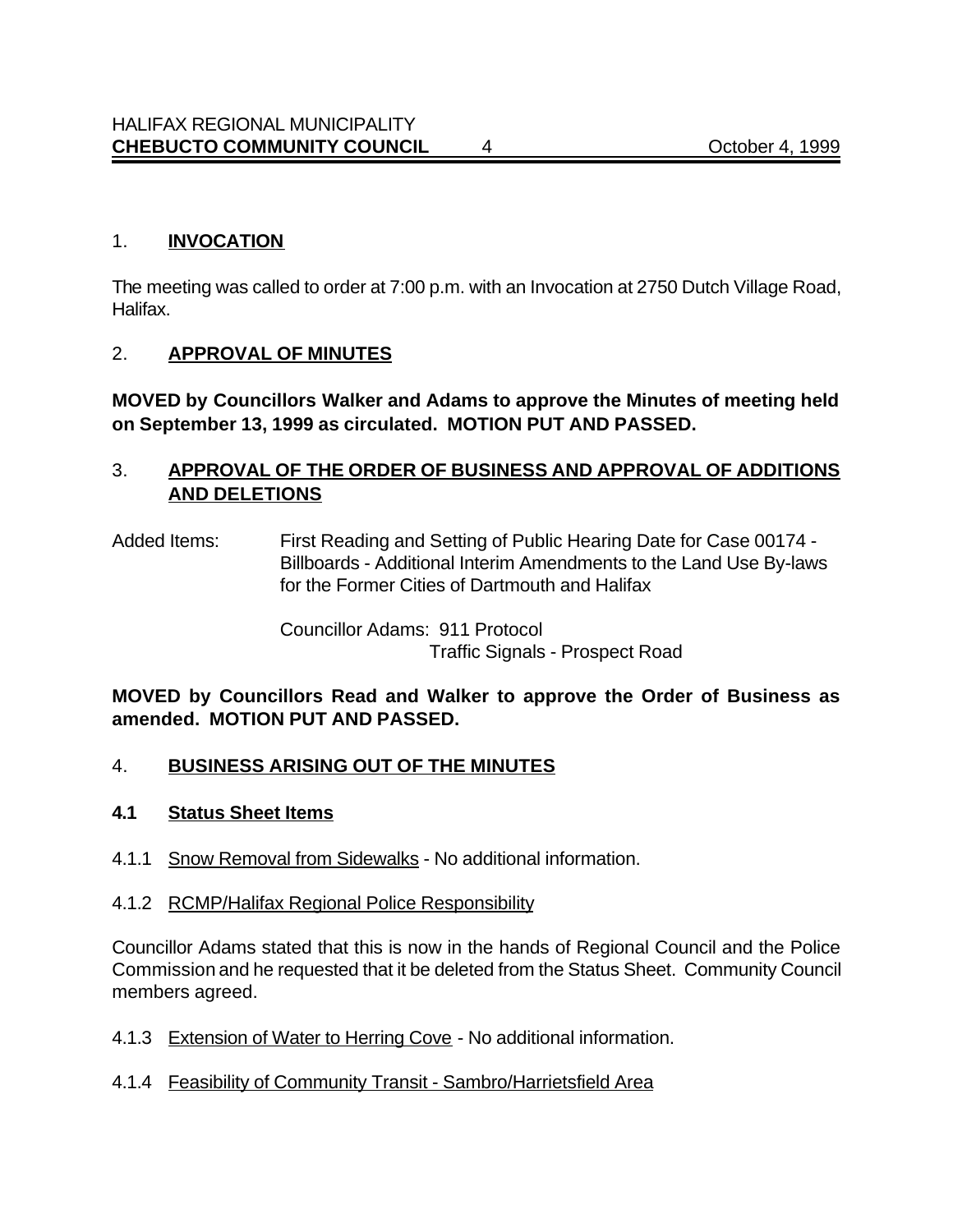Councillor Adams requested again a report from staff with regard to the implementation of an area rate to cover the cost of service for the Herring Cove to Sambro to Harrietsfield loop for the year 2000/01. The report is to include the area rate over that area, over District 18 and over the Chebucto Community Council catchment area. As well, the report to include the process that must be followed to implement the area rate and the service.

# 4.1.5 Dumping - Harrietsfield and Williamswood and Gate

Councillor Adams advised this was specific to Club Road and he requested that a letter be written to Paul O'Brien, Department of Transportation asking for information on the procedure necessary to put a gate on that particular road, with a copy of the letter to the area MLA.

# 4.1.6 Feasibility of a PAC Specifically for Herring Cove

Since Councillor Read was not in attendance at the last meeting, he asked for clarification on this request and if there was a report coming. In response, Councillor Adams advised that a report had been requested and he provided further information. He further provided information from Brian Dempsey, President of the Herring Cove Ratepayers Association regarding PACs and the Municipal Government Act which he requested be passed on to staff preparing the report.

# 4.1.7 Rotary - Emergency Vehicles

Mr. David McCusker, Manager, Traffic and Transportation Services advised that Fire Services had been contacted to determine if there were specific constraints where emergency vehicles could not pass through successfully with sirens and lights on. Fire Services advised they did not have a particular problem and found it cleared properly when emergency vehicles approached with sirens on. Discussion did take place on possibilities of making modifications to the design or operation to ease passage but Fire Services did not feel there was anything necessary to be done. There was a study that will begin later this year looking at functional alternatives to the Rotary. At that time, emergency vehicles will be considered. At this time, staff did not feel any short term action was necessary.

## 4.1.8 Protection of Parks in Community Council Area by Way of MPS Amendments

No information available.

4.1.9 Hamshaw Drive Concerns - June, 1999 - No additional information available.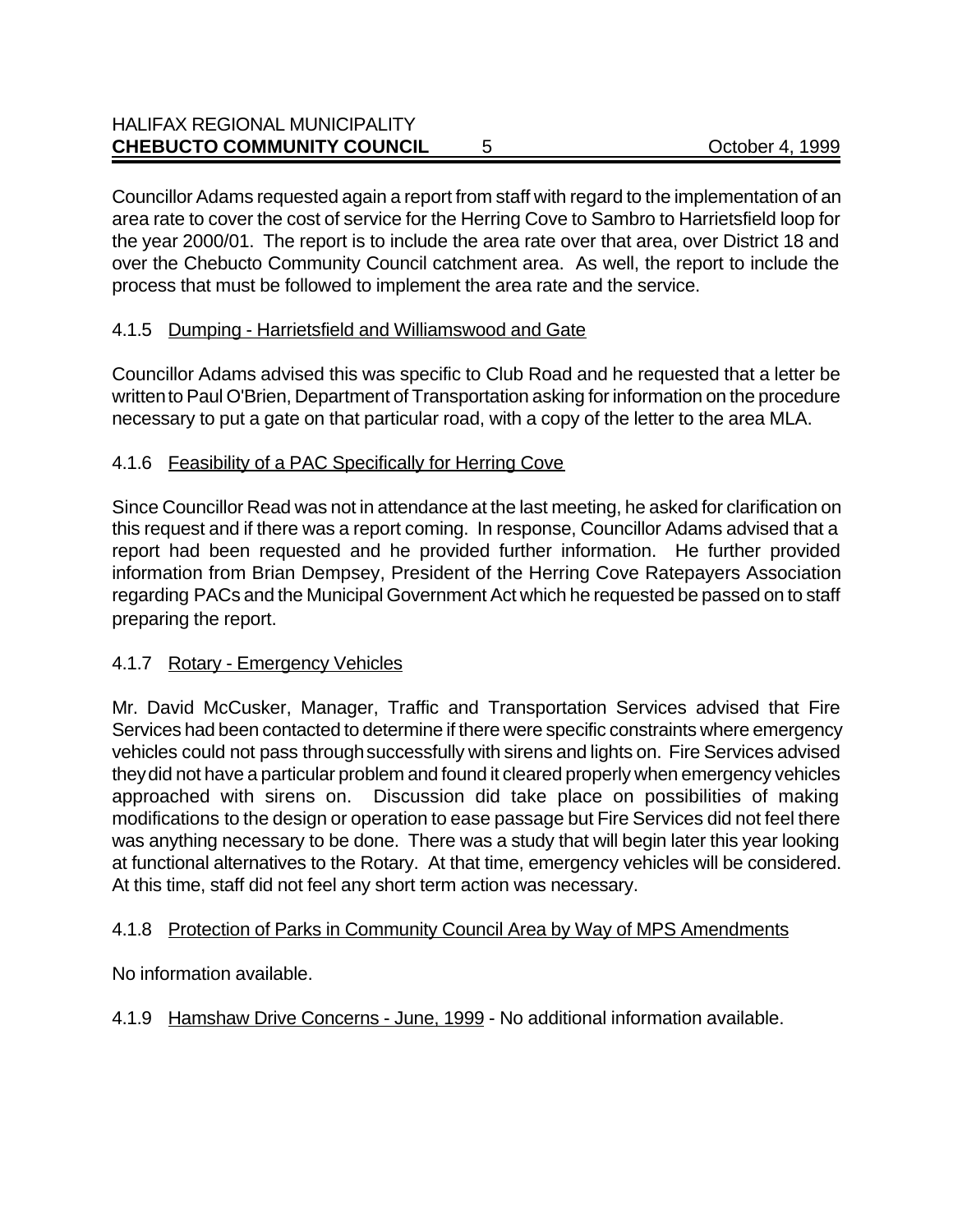### 4.1.10 Traffic and Safety Issues - Kearney Lake Road Area

Mr. McCusker advised that with regard to traffic signals at two of the intersections along Kearney Lake Road, traffic signal warrant calculations were last calculated three years ago. Staff will endeavour to update those counts this fall and reassess the warrants. At the time they were done, they were quite low and it was unlikely that the new volumes will warrant signalization at this point. With regard to the acceleration lane in place now connecting one section of Kearney Lake Road to the other where you make a right turn coming up from the Bedford Highway, staff will be taking temporary steps to close the acceleration lane in an effort to ensure that motorists heed the crosswalk at the next intersection.

Councillor Stone asked if the yield sign were changed to a stop sign at the acceleration lane, would it solve the problem. In response, Mr. McCusker said he did not think so, it was too easy to take the turn and no reason to stop if you can see there are no vehicles coming. He thought there would be a lack of compliance, particularly if the acceleration lane stayed in place.

With regard to pedestrian overpasses, which was addressed in the Pedestrian Safety Report to Regional Council several months ago, Mr. McCusker said it was felt that there were very limited applications for overhead pedways because of the high cost and forcing pedestrians to use them, by climbing to the top. This would have to be done by fencing or some other type of closure to make it the only alternative. Also, in residential neighbourhoods, you need to achieve grade separation and keep it accessible to wheelchairs. It would also be a visual obstruction.

With regard to "crosswalk ahead" signs to make motorists aware, particularly coming inbound on Kearney Lake Road, Mr. McCusker advised that staff was considering this along with extending the 50 kph speed limit past the interchange area so that drivers would be more likely to slow down as they approach the crosswalk section.

Councillor Stone asked if the speed limit could be reduced any further than 50 kph. In response, Mr. McCusker advised that provincial legislation does not permit speeds any less than 50 kph. Staff was reviewing a number of posted speeds in certain areas and would be reporting back at a later date.

Councillor Stone asked if consideration was being given to a flashing intersection light at Hamshaw Drive. In response, Mr. McCusker advised this would be assessed.

With regard to visibility problems at the off ramp on Kearney Lake Road from the BiHi, Mr. McCusker advised there have been a number of violations and inappropriate maneuvers to avoid congestion. It was the province's responsibility for the operation of the ramps and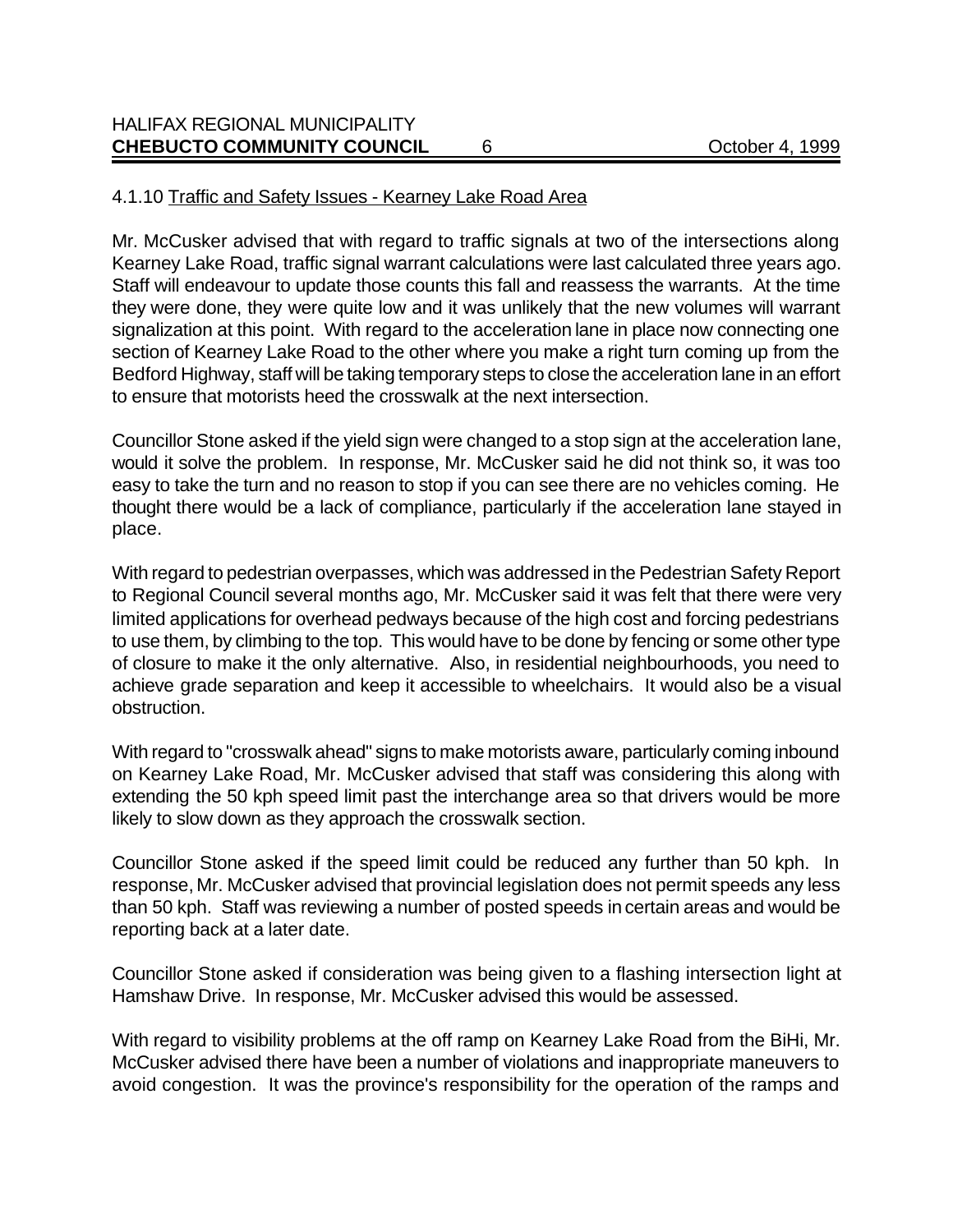intersection area. They are aware of the problem and have done some preliminary planning to address the concerns.

Councillor Stone asked if there was anything that could make crosswalks more visible. In response, Mr. McCusker advised that visibility issues had been addressed in the report to Regional Council. There are some opportunities to improve visibility such as increasing the number of beacons, painted stop bars in advance of the crosswalk, raised crosswalks and curb extensions to eliminate the issue of parking close to the crosswalk. Based on the concerns raised, he felt that the area might be considered for a pilot project.

Councillor Stone referred to the two crosswalks in the area and asked if one was more dangerous than the other. In response, Mr. McCusker advised that by reviewing accident history, both locations had a fair record in terms of reported collisions. He admitted it was a busy road and one on which vehicles tended to travel quickly.

## 5. **MOTIONS OF RECONSIDERATION** - None

6. **MOTIONS OF RESCISSION** - None

# 7. **CONSIDERATION OF DEFERRED BUSINESS**

## 7.1 **Appointment to Halifax County/Halifax Mainland Watershed Advisory Board**

Councillor Read advised that he was going to make a motion for appointment; however, in discussion with Councillor Stone prior to the meeting, it appeared there was some confusion re the appointment of organizations. He did not have the Terms of Reference to refer to.

## **MOVED by Councillors Read and Walker that the Williams Lake Conservation Company be recognized as a community based organization and appointed to the Halifax County/Halifax Mainland Watershed Advisory Board.**

Councillor Stone asked, therefore, how many representatives the Williams Lake Conservation Company would have on the Board. In response, Councillor Read advised they would have one.

Councillor Stone asked if Community Council members were comfortable with the motion. Councillor Read advised this would not replace the District 17 appointment, which was vacant at this time. Community based organizations, under the Terms of Reference, were entitled to representation.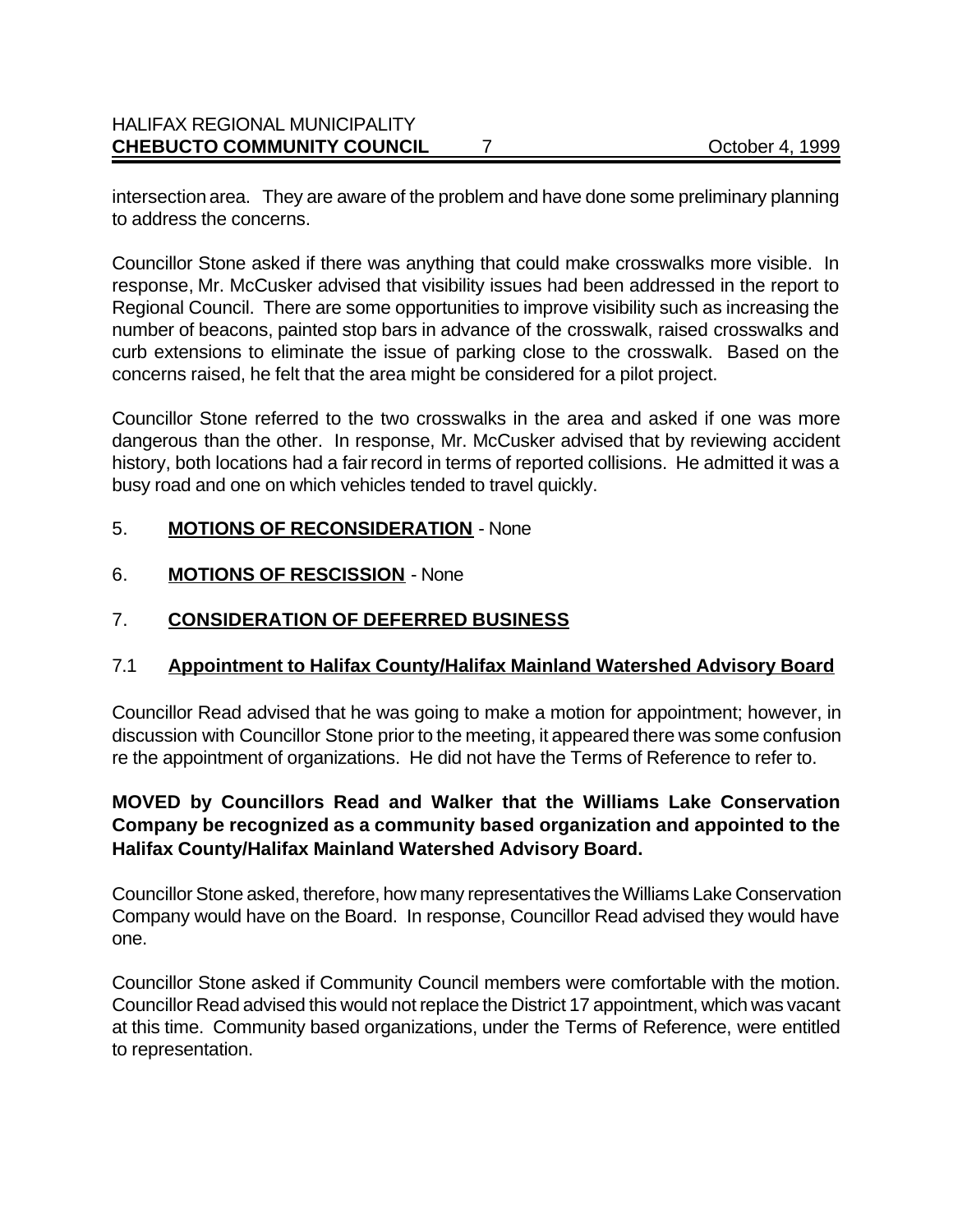Councillor Adams suggested that the motion should be amended to include "**and qualify for one representative to sit on the Halifax County/Halifax Mainland Watershed Advisory Board".**

The mover and seconder agreed to amend the motion provided it follows the procedure in the Terms of Reference.

## **AMENDED MOTION CARRIED.**

The amended motion reads:

**MOVED by Councillors Read and Walker that the Williams Lake Conservation Company be recognized as a community based organization and appointed to the Halifax County/Halifax Mainland Watershed Advisory Board and qualifies for one representative to sit on that Board. MOTION PUT AND PASSED.**

The Clerk agreed to provide a copy of the Terms of Reference for information for the next meeting.

8. **PUBLIC HEARINGS** - None

## 9. **CORRESPONDENCE, PETITIONS AND DELEGATIONS** - None

#### 10. **REPORTS**

#### 10.1 **Case 00169 - Ashburn Golf Course - Stage II Development Agreement**

A Staff Report dated October 4, 1999 was before Community Council. Paul Dunphy, Acting General Manager, Development Services provided an overview of the report. Staff was recommending approval of the Development Agreement.

With regard to the impact on future expansion of the BiHi exit ramp, Mr. Dunphy advised that the alignment favoured by municipal staff does not require any additional land from Ashburn. The alignment favoured by the province does; however, in the agreement it had been indicated that in addition to setbacks for property lines, there would also be a street line. There was no intention on behalf of the golf course to construct structures in that general area in any event.

Councillor Read asked if there was any expiry on the Stage I agreement. In response, Mr. Dunphy advised there was a one-year time limit on construction of the original maintenance building, which had been complied with. There was no other expiry in the agreement.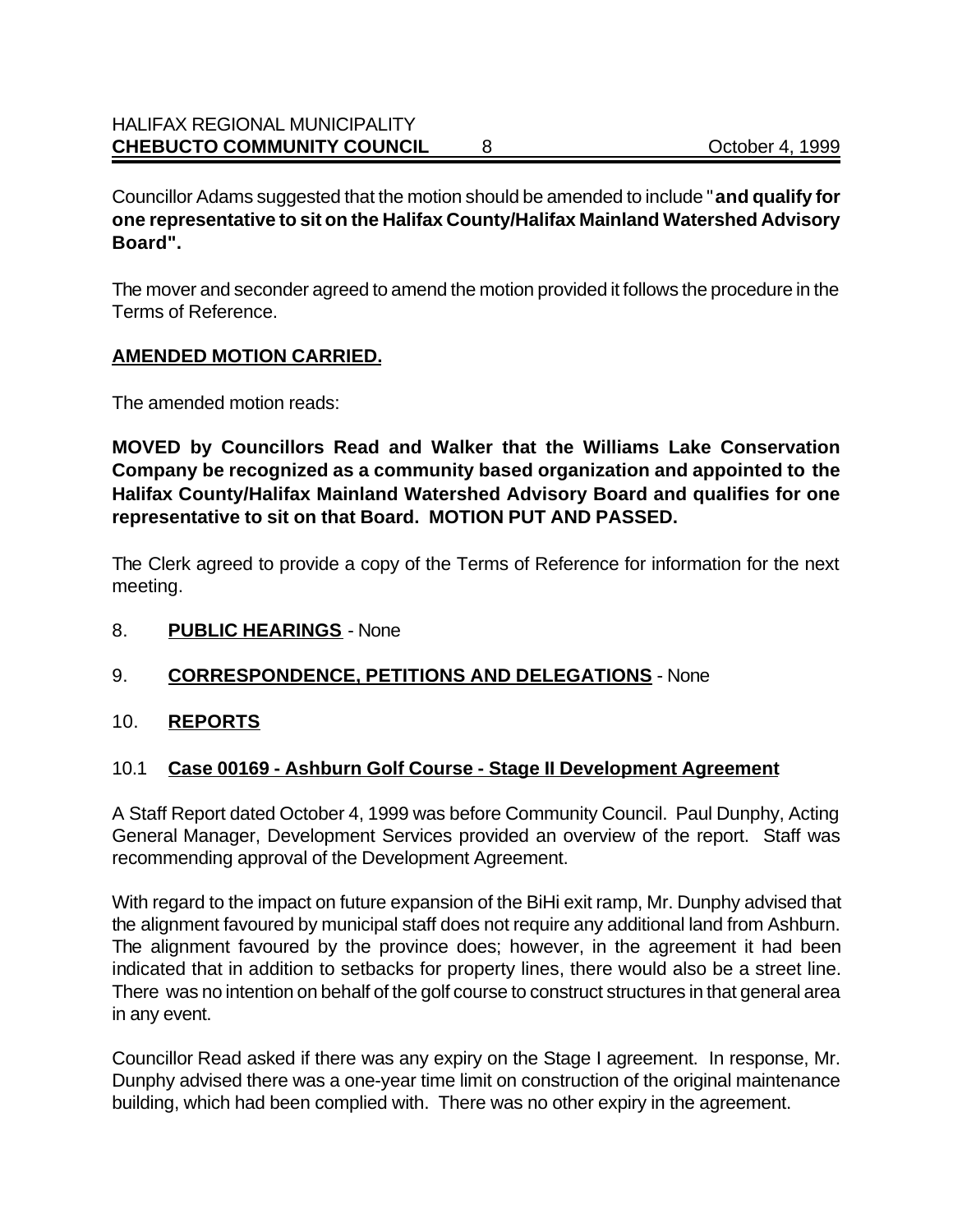Councillor Read stated that the Public Hearing for Stage I had been about 15 years ago and now for Stage II there was no need for another Development Agreement although what applied then might not apply today. He was not worried about this particular agreement but asked if there were other Stage I agreements out there that have not been acted upon for which the Public Hearing was 10-15 years ago. In response, Mr. Dunphy advised this was an unusual case and normally Schedule K Development Agreements applied to large pieces of land. All of those that he was aware of have gone to Stage II.

Councillor Stone asked for clarification re the maximum of three stories for the building. In response, Mr. Dunphy advised there was a sloping grade, and a portion of the building was on the downhill side, for a one and a half story building. If the developer wanted to convert the attic space to usable floor area, it was permitted in the Development Agreement. The roof area would be useful space if required. It would still be the same building size, with the height of the building in terms of stories rather than measured height, given it was a sloping site.

Councillor Stone asked the public if there was anyone who wished to speak on this matter. No one came forward.

**MOVED by Councillors Read and Walker to approve the Stage II Schedule K Development Agreement with the Halifax Golf and Country Club as attached to the Staff Report dated October 4, 1999 as Appendix "D". MOTION PUT AND PASSED UNANIMOUSLY.**

- 11. **MOTIONS** None
- 12. **ADDED ITEMS**

# 12.1 **First Reading and Setting of a Public Hearing Date for Case 00174 - Billboards**

A Staff Report dated September 30, 1999 was before Community Council.

**MOVED by Councillors Read and Walker to give First Reading and set a Public Hearing date for October 26, 1999 to consider amendments to the City of Halifax Mainland Area Land Use Bylaw, as set forth in Attachment I of the Staff Report dated September 30, 1999, said hearing to be held jointly with Harbour East Community Council and Halifax Regional Council, where similar amendments will be considered for the bylaws under their respective jurisdiction. MOTION PUT AND PASSED UNANIMOUSLY.**

## 12.2 **911 Protocol**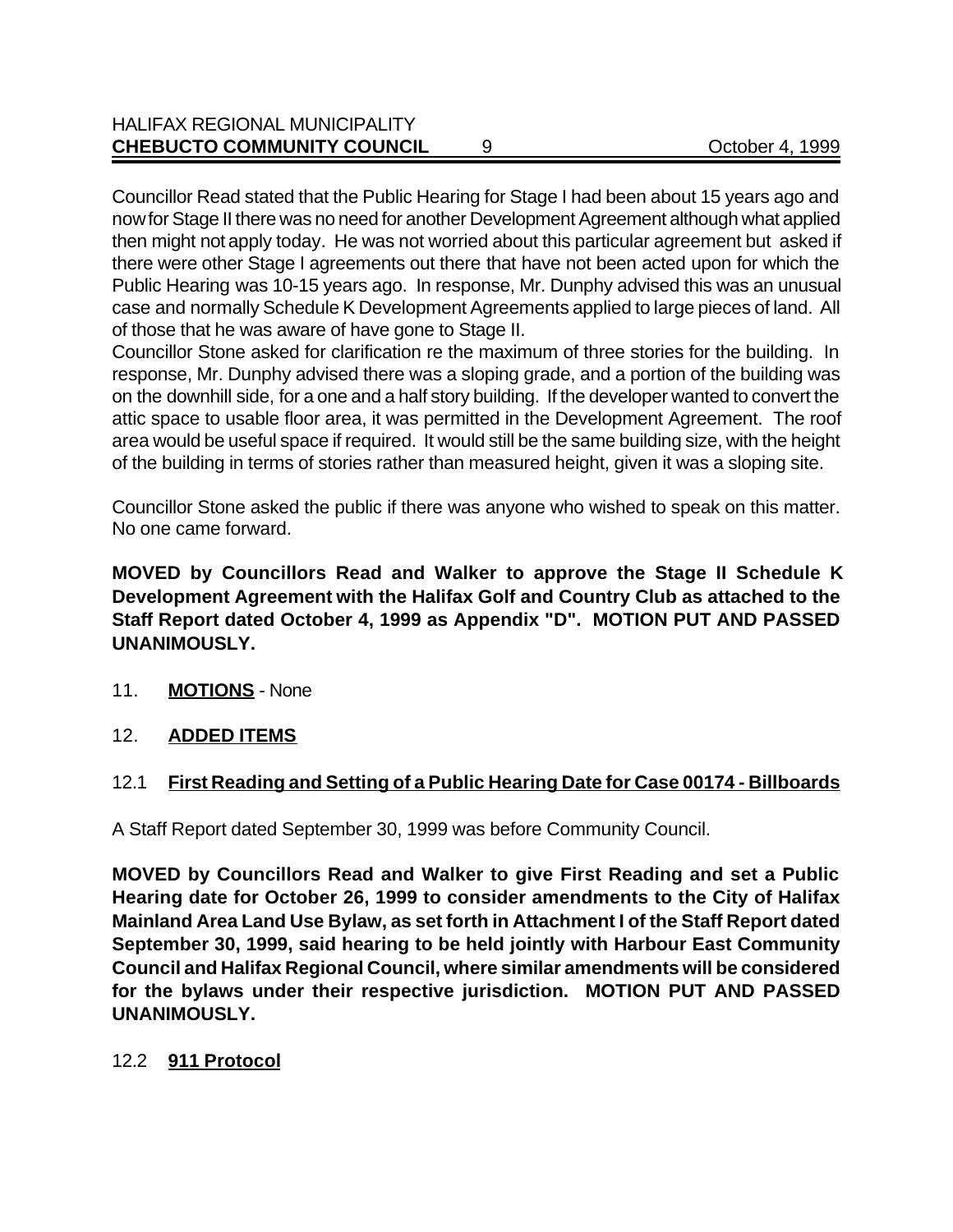#### HALIFAX REGIONAL MUNICIPALITY **CHEBUCTO COMMUNITY COUNCIL** 10 October 4, 1999

Councillor Adams outlined concerns he had with the 911 Call Centre and the Non-Emergency Call Centre - the process being followed by the 911 Operators and the 5020 Operators.

Councillor Stone asked if Councillor Adams wanted a report from the 911 Manager, to which Councillor Adams emphatically replied that he wanted the Chief of Police to deal with this directly.

### **MOVED by Councillors Adams and Walker to request a report from the Chief of Police. MOTION PUT AND PASSED.**

## 12.3 **Traffic Signals on Prospect Road**

Councillor Adams advised he attended a meeting last week with regard to the compost facility off Prospect Road on Evergreen Place at the Irving Station. The trucks leaving with compost are having a hard time turning left onto Prospect Road and at times the compost can have quite an aroma when they sit for five to ten minutes. There was to be no nuisance odours from the plant and sometimes there was a problem. He requested a report from Mr. McCusker to find if indeed there was something outside of the warrants that could be applied to this intersection as these were extenuating circumstances with the amount of heavy traffic going in and out and this being an Industrial Park.

It was agreed to forward this request to Traffic Authority.

## 13. **NOTICES OF MOTION** - None

## 14. **PUBLIC PARTICIPATION**

Ms. Debra Hum, 169 Cresthaven Drive raised the following points:

- There would be a crosswalk safety awareness demonstration tomorrow morning at Kearney Lake Road intersection, weather permitting. The foremost concern was for pedestrian safety. She was pleased with cooperation being received from HRM and Mr. McCusker's comments earlier in the meeting. She expressed concern for the safety of children in the area.
- With regard to the billboard Public Hearing, she did not see anything regarding the concerns she expressed at the Council Public Hearing regarding school zones and crosswalks in close proximity to billboards. Mayor Fitzgerald had indicated there would be a Staff Report and she asked if this would be included at this time. In response, Councillor Stone explained that this was a follow up from the original interim measures to deal with billboards. It came about because of troubles in Dartmouth and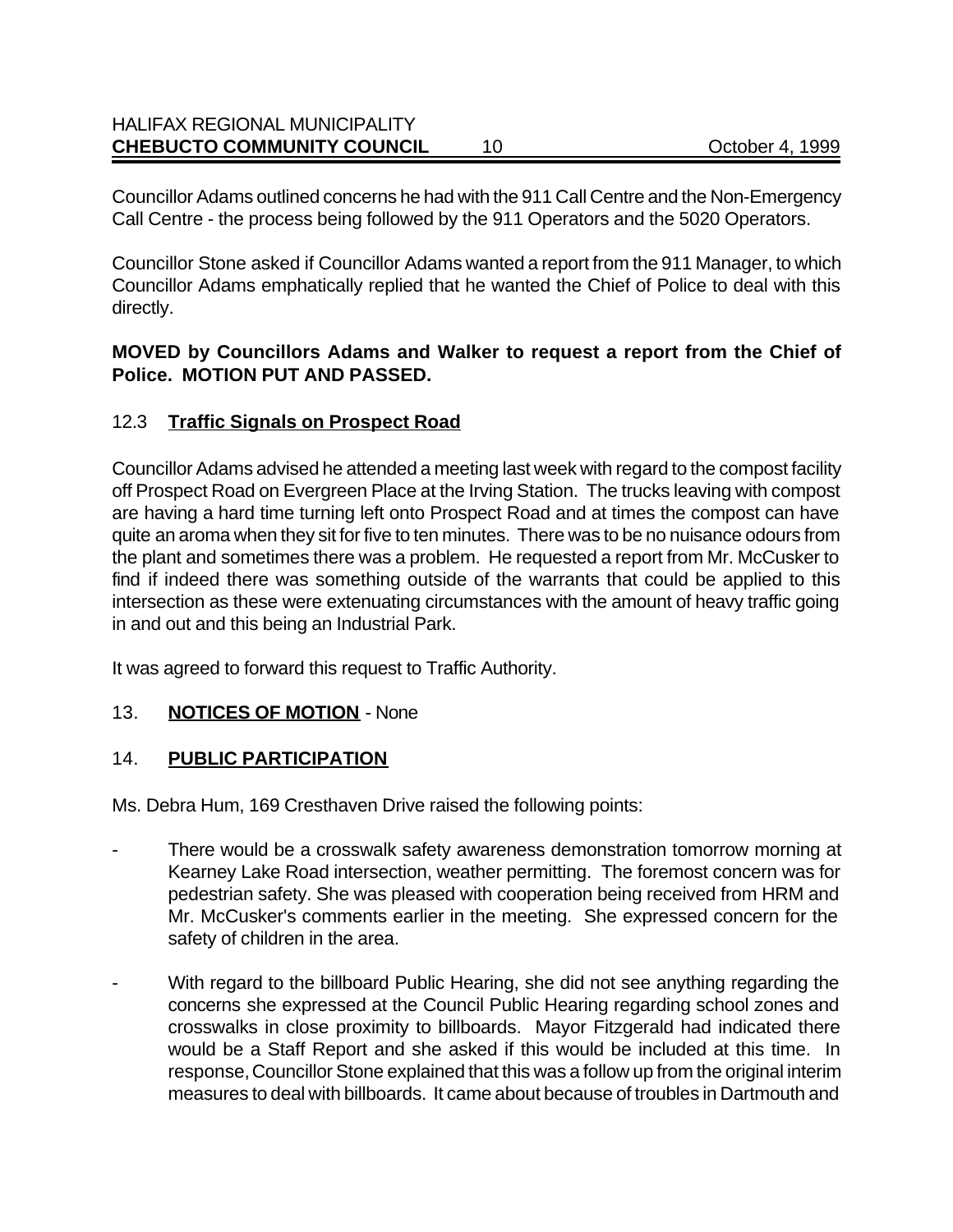the proliferation of billboards in Halifax. Council wanted to have setbacks for residential at 250' instead of 100'. Advertising had already been placed for 100' so it was necessary to readvertise. The Billboard Bylaw would come back at another time with a more detailed bylaw.

With regard to clear cutting of Hemlock Park, trucks were carrying soil away from the site this week and there was soil erosion taking place already. She encouraged a report to be completed re clearcutting and what can be done to prevent soil erosion, reforesting of the bottom part and working with the developer. There was blasting going on as well. In response, Councillor Stone advised he had asked Mr. Stephen King, Parks and Natural Services what could be done to solve the problem of clearcutting. Mr. King was going to bring back suggestions but he did not know if there would be a formal report.

Mr. Bill Phillips, 9 Crestview Drive raised the following points:

He commented on the generous package approved by Council for the CAO and asked who was designated to carry out a performance evaluation for this position which would result in the change in salary and other benefits. In response, Candor Stone advised that there was a CAO Review Committee made up of the Mayor, Deputy Mayor and a number of Councillors to make a recommendation to Council, once they do an evaluation.

He provided information on trespass lighting with which, in his opinion, should be considered proactively particularly for billboards. It was time for HRM to look at this. There was a lot of information available. He offered to find the information and make it available to HRM staff.

Mr. Hiram Tiller, 4 Thackeray Close asked for a progress report on Highway 102 and Lacewood.

Mr. McCusker advised that with regard to Highway 102 and Lacewood, he met with Department of Transportation today. HRM has some timely work in the area with a sidewalk to be constructed through the interchange area as well as redevelopment of the area along Lacewood Drive to the east. Department of Transportation indicated it did not want to do any stage work or temporary steps, they wanted to build the final plan. The indication was that they were still hoping to temporarily install signals at the southbound ramp but there was no approved budget for this year and they could not commit at this time. In terms of the actual physical work underneath the structure, DOT indicated that nothing would be done for at least the next five years, probably closer to ten, which was disturbing to hear and gave quite a bit of concern. Staff would try to address the issue of temporary signalization as it was important to have it in before the Christmas Season. In terms of the physical work underneath the